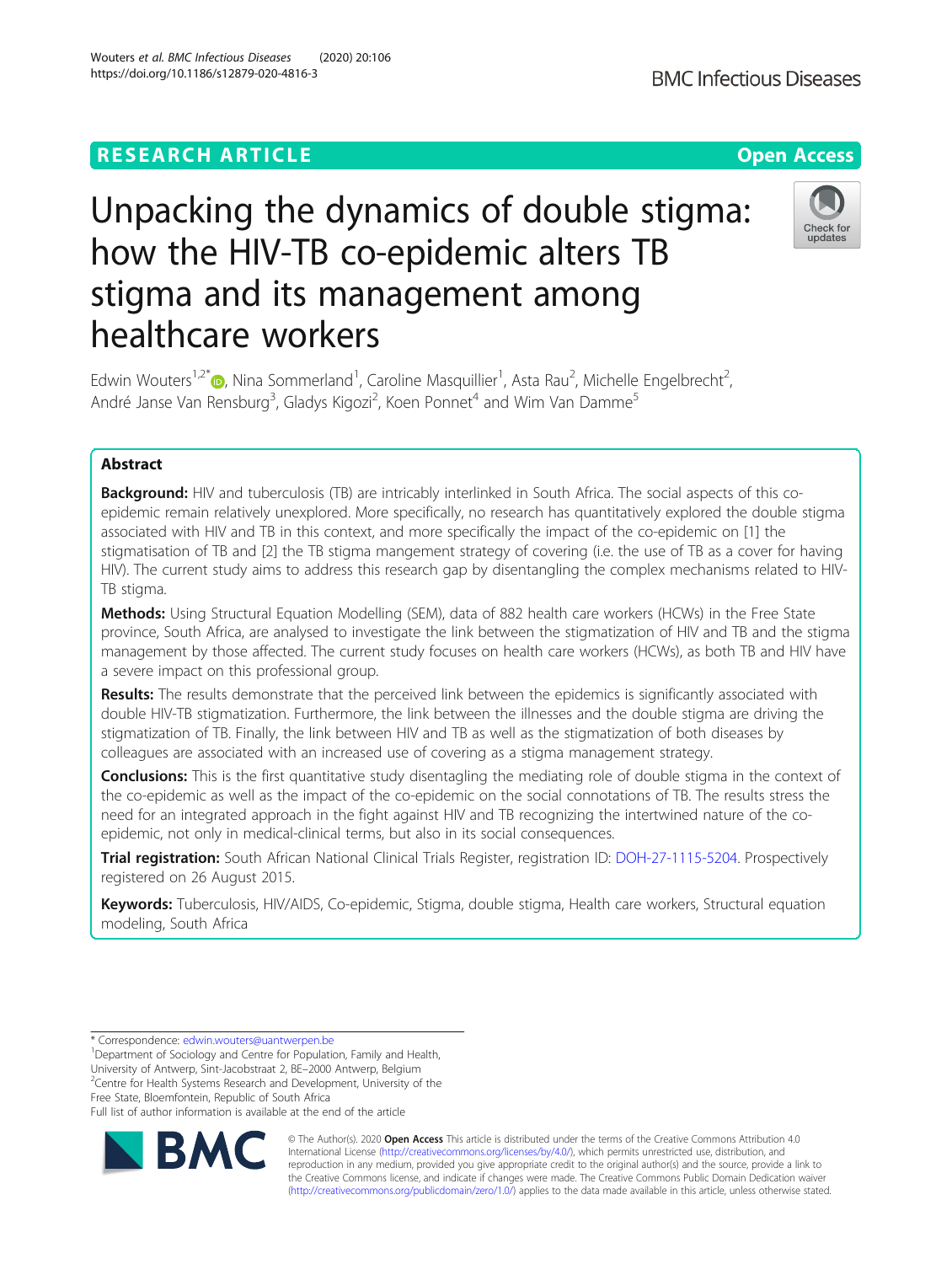## Background

HIV/AIDS and tuberculosis (TB) have merged into a deadly co-epidemic in South Africa. In absolute numbers, the country has the highest number of people living with HIV (7.0 million in 2016)  $[1-4]$  $[1-4]$  $[1-4]$  $[1-4]$ . In addition, it has one of the most severe TB epidemics in the world, with the highest incidence of TB (834 per 100,000 in 2015) and 19,613 reported cases of multi-drug resistant TB in 201[5](#page-10-0) [5]. Both epidemics are intricately intertwined: approximately 73% of TB cases are co-infected with HIV  $[6]$  $[6]$ .

Ample research has addressed the clinical and health system challenges of the HIV and TB co-epidemic [\[7](#page-10-0), [8](#page-10-0)], but – as Daftary (2012) rightfully pointed out – "the social aspects remain relatively unexplored" [[9\]](#page-10-0), especially the potential stigma associated with HIV and TB in a setting confronted with this dual epidemic. Evidencebased knowledge on the double stigma generated by the interlinked nature of both epidemics is urgently needed as both HIV and TB stigma have been individually extensively associated with non-disclosure [\[10](#page-10-0)–[12\]](#page-10-0), delayed health care [[13](#page-10-0)–[16](#page-10-0)], and ultimately worse (physical and psychological) health outcomes [[10,](#page-10-0) [14,](#page-10-0) [17](#page-10-0)–[21](#page-10-0)].

## TB/HIV stigma

Most studies on stigma, including those on HIV and TB stigma, are rooted in the work of Erving Goffman. He defined stigma as a discrediting social label that changes an individual's self-image and disqualifies him or her from full social acceptance [\[22](#page-10-0)]. Goffman's essay generated a plethora of research applying the concept to a wide range of circumstances, ranging from homosexuality to cancer, often with considerable variation in the concept's definition, rendering it vulnerable to the critique that the stigma concept was too vaguely defined [[23\]](#page-10-0). As a response, a more recent conceptualization by Link and Phelan (2001) narrows Goffman's broad conception of stigma to the co-existence of its defining components, namely labeling, stereotyping, separation, status loss, and discrimination, all within a context in which power is exercised [\[24](#page-10-0), [25](#page-10-0)].

The concept of stigma has been profusely applied to both HIV and TB. However, there has been little research on how the interlinked natures of the HIV and TB epidemics have impacted the stigmatization of both illnesses [\[9](#page-10-0), [26](#page-10-0)–[28](#page-10-0)]. Even fewer studies have investigated the occurrence of a "new" double stigma, despite Bond and Nyblade stating that "TB stigma can no longer be thought of, or addressed, separately from HIV stigma" and encouraging researchers to study and disentangle this double or compound stigma of HIV and TB [\[26](#page-10-0)].

A seminal article that responded to this call and addressed the construction and management of this double stigma was written by Daftary [[9\]](#page-10-0). In this article, indepth qualitative work examined the lived experience of co-infection with HIV and TB from the perspective of those affected in KwaZulu-Natal, South Africa. In the country, the co-epidemic renders TB not only symbolic, but also symptomatic of HIV [[26,](#page-10-0) [27\]](#page-10-0): the symptoms associated with TB (e.g. weight loss) are also symptomatic of HIV, providing "impetus to the construction of overlapping dual stigmas" [\[9](#page-10-0)]. Evidence indicates that each raises different degrees of stigma, whereby TB appears as temporary and blameless while HIV is culpable and permanent. The stigmatization of HIV was thus greater than that of TB [\[9](#page-10-0)].

However, the confluence of both epidemics alters the situation: TB patients have emerged as a vulnerable group as the co-epidemic – in the current research setting, South Africa's Free State province, 3 out of 4 TB cases with a known HIV status are HIV-positive [[29\]](#page-10-0) – renders them easy targets of HIV-related stigmatization. The negative affects normally associated with HIV are thus now – in the context of the co-epidemic – being transferred to TB. In a final step, Daftary [[9\]](#page-10-0) connected [1] the interlinked nature of both epidemics and [2] the resulting construction of overlapping – double – stigmas to [3] the social act of "covering" [\[9](#page-10-0), [22](#page-10-0)]. "Covering" is a social act whereby people deflect attention away from a dominant stigmatizing attribute (in this case, HIV) by drawing attention to something more socially acceptable or less stigmatized (in this case, TB) [[9,](#page-10-0) [22\]](#page-10-0).

Despite the fact that several authors have asserted that, in the context of the co-epidemic, TB stigma cannot be studied separately from HIV stigma, there are – to the best of our knowledge – no quantitative studies attempting to disentangle this new compound or double stigma and its associations with TB stigma and TB stigma management. The current study aims to address this research gap by unraveling a range of concepts that are related to this double stigma. More specifically, we intend to build a model that represents social reality, linking the concepts raised by previous in-depth qualitative work, namely the link between HIV and TB, between the stigmatization of HIV and TB (double stigma) and the impact this has on the stigmatization TB and finally the potential reaction by those affected (covering). In other words, we expect that the epidemiological link between the 2 diseases results in a link between the stigmas (copying netagive connotations of HIV to TB), which in turn stimulates the stigmatization of TB and impacts on the reactions of those affected by the coepidemic – i.e., by hiding a potential HIV-positive status with TB (covering).

## Health care workforce

The current study focuses on health care workers (HCWs) as the dual burden of TB and HIV has a severe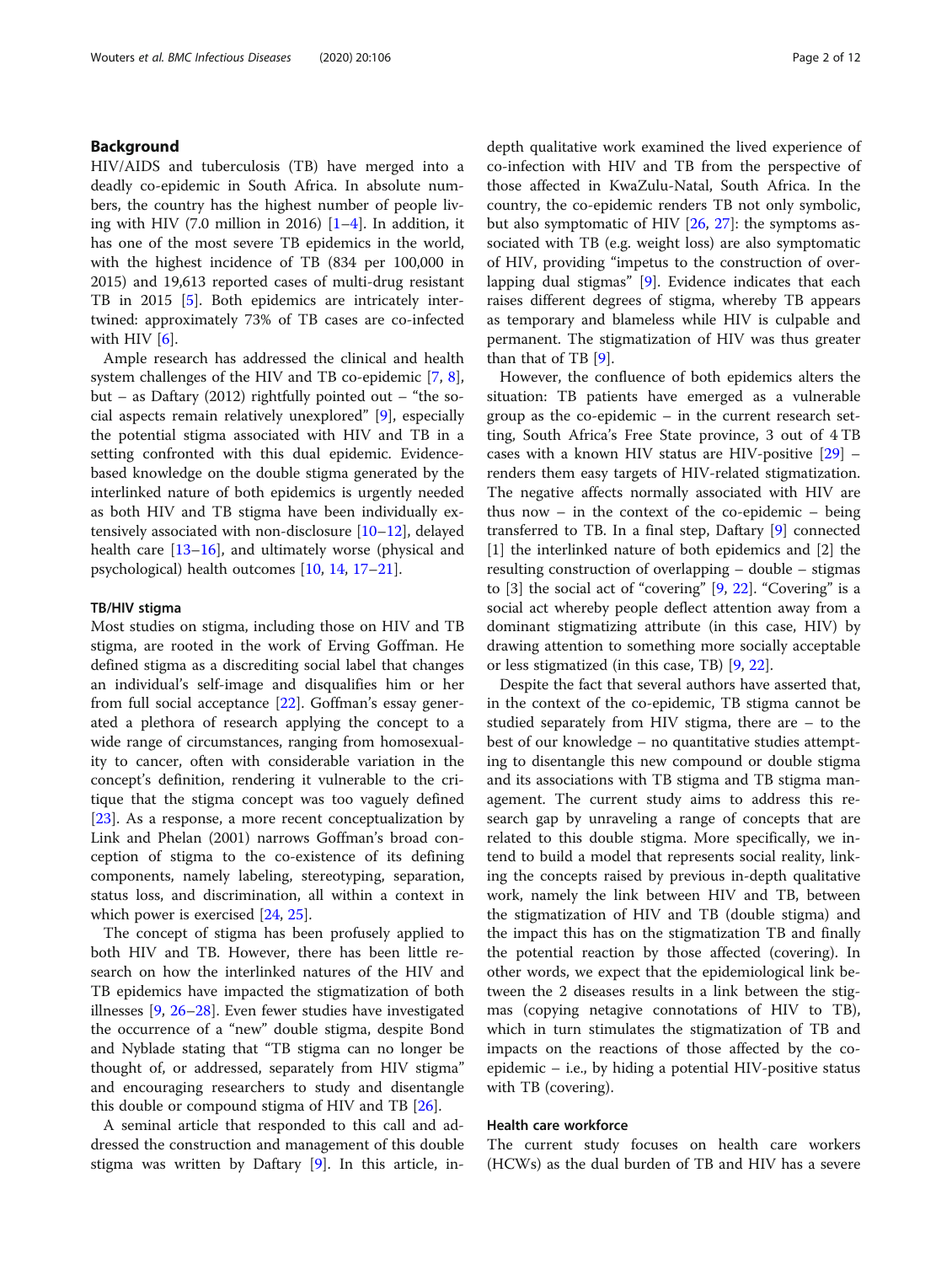impact on these professionals. Occupational exposure to TB constitutes a major health risk for HCWs [\[30,](#page-10-0) [31](#page-10-0)], especially in resource-constrained settings where large patient numbers and resulting overcrowded health facilities combined with poorly implemented infection control strategies render HCWs three times more likely to acquire TB than the general population  $[11, 32]$  $[11, 32]$  $[11, 32]$  $[11, 32]$ . Consequently, TB is officially classified as an occupational hazard. The HIV epidemic equally affects the workforce because of the mutually reinforcing epidemiology of HIV and TB: estimates of the HIV prevalence among South African HCWs range from 11.5 to 20.0% [[33\]](#page-10-0).

In this context, workplace health services for HIV and TB are an essential part of any health system strengthening strategy [\[34](#page-10-0)]. Research has demonstrated that providing HIV and TB services to HCWs at work – in the occupational health unit (OHU) – is cost-effective and preferred by the majority of HCWs [\[35,](#page-10-0) [36\]](#page-10-0). Accordingly, a joint World Health Organization-International Labor Organization-UNAIDS policy document on the provision of TB and HIV prevention and care for HCWs explicitly recommends the on-site availability of such occupational health services for the entire workforce so that full access to HIV and TB prevention, treatment, care, and support can be attained for this vulnerable group [[37\]](#page-10-0).

However, a review paper demonstrated that HIVand TB-related stigma and discrimination are "key barriers to both the delivery of quality health services by health providers and to their utilization by community members and health providers themselves" [[38\]](#page-10-0). Stigmatization in the health care setting can thus have severe implications for HCWs and health facilities when HIV-positive/TB-infected HCWs delay or avoid care, causing increased morbidity and mortality and further strain on an overburdened health system [[38\]](#page-10-0). It is thus important to include not only the respondent's stigmatizing attitudes, but also the perceived stigmatizing attitudes of colleagues, as these may shape the views and behaviors of the participating HCWs.

This unique position of the health care workforce – bearing the burden of the co-epidemic on the front line of the health system while being at risk of contracting HIV and/or TB and consequent HIV and TB stigmatization – renders a quantitative study on double HIV-TB stigma among HCWs a clear research priority  $[11]$  $[11]$ . The current research thus aims to study  $(1)$  the interlinked nature of both epidemics and (2) the resulting construction of overlapping double stigmas (by the respondent and by colleagues) to (3) the stigmatization of TB (by the respondents and by colleagues) as well as (4) the resulting social act of "covering" in a sample of 882 HCWs in the Free State province of South Africa.

## **Methods**

The current study aims to explore the dynamics of double stigma and its impact on TB stigma (management) among HCWs by analyzing the baseline data of a cluster randomized controlled trial – the HIV and TB Stigma among Health Care Workers Study (HaTSaH study). The study was approved by the Ethics Committee of the Faculty of Health Science of the University of the Free State (ECUFS 55/2015) and the Ethical Committee for the Social Sciences and Humanities of the University of Antwerp (SHW-15-28-03).

The overarching HaTSaH study aims to (1) scientifically assess the extent and sources of HIV- and TBrelated stigma among the health care workforce and (2) develop and test evidence-based stigma-reduction interventions. For this goal, a study sample of 882 HCWs – both clinical staff (446) (doctors and nurses) and non-clinical staff (436) (e.g. messengers, cleaners, and administrators) – working in 8 hospitals in the Free State was drawn from the health care workforce register. The questionnaires were in Afrikaans, Sesotho or English. After obtaining written informed consent from all participants, trained field workers provided the participants with the standard questionnaires that were completed in a self-administered process. Where literacy was low, the fieldworkers read the questions aloud, but they were answered independently.

#### Measures

The current study aims to build a model that represents social reality, linking the concepts raised by previous indepth qualitative work, namely:

- the link between HIV and TB (HIV-TB)<br>• the double stigma (HIV and TB) by the
- the double stigma (HIV and TB) by the respondent (DS-R)
- the perceived double stigma (HIV and TB) by colleagues (DS-C)
- the stigma toward TB by the respondent (TBS-R)
- the perceived stigma toward TB by colleagues (TBS-C)
- the stigma management strategy of covering

The interlinked nature of the HIV and TB epidemics (HIV-TB) was measured by a scale with three items ("TB is a sign that someone has HIV"; "Someone with TB has probably also got HIV"; and "TB symptoms make HIV more noticeable"), each rated on a four point Likert scale indicating strong agreement, agreement, disagreement, or strong disagreement.

The interlinked nature of the stigmas as defined by the respondent (the Double Stigma by the Respondent, or DS-R) was measured by 1 item, namely "Someone who has TB should feel equally guilty about it as someone who has HIV," – also rated on a four-point Likert scale.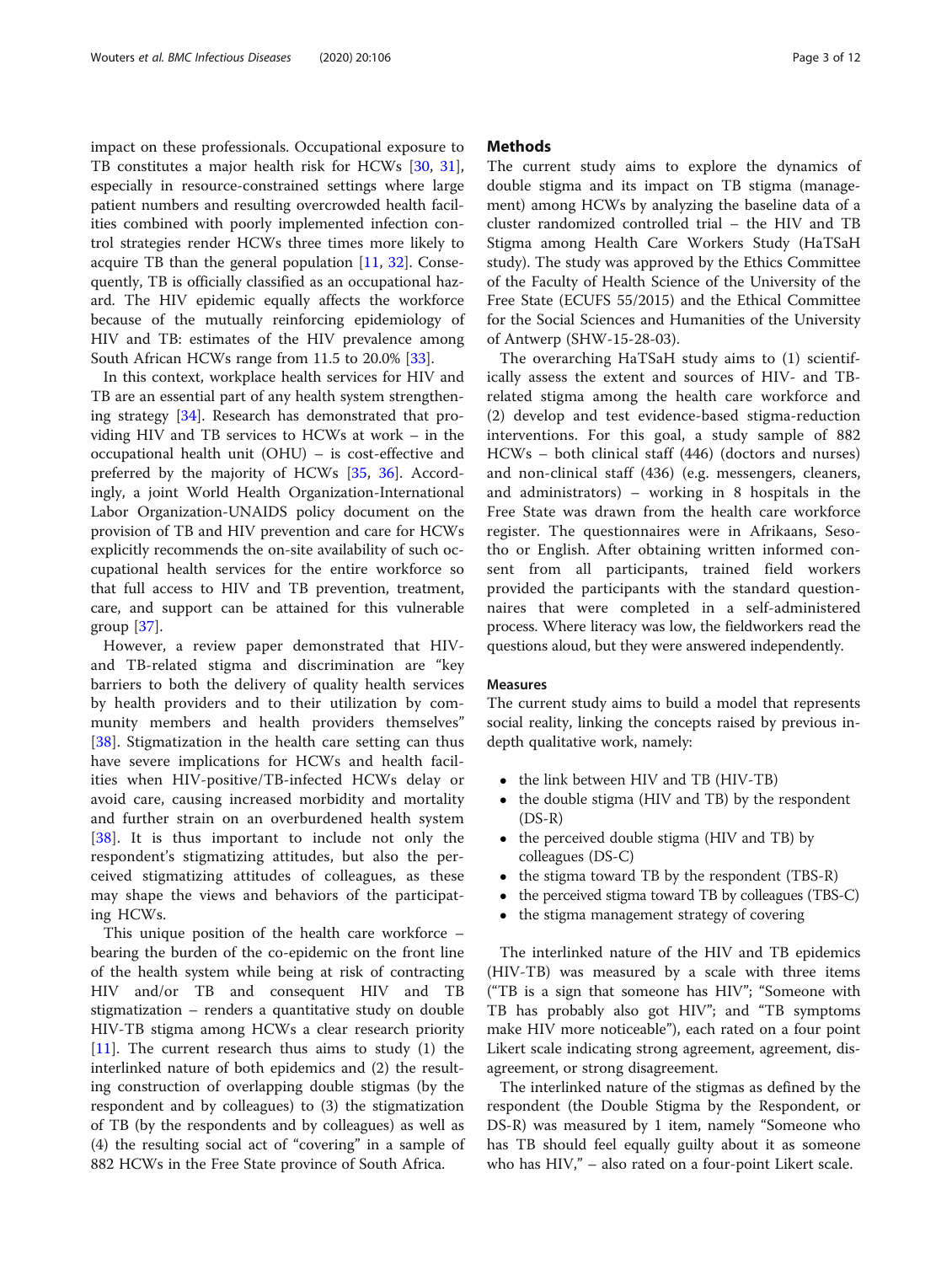The perceived interlinked nature of HIV and TB stigmatization by colleagues (perceived Double Stigma by Colleagues, DS-C) was measured by two items on a four-point Likert scale ("People are afraid of working together with someone who has TB because they think that the person also has HIV" and "People with TB tend to be treated badly because they may have HIV").

The study also expects a significant impact on the perceived link between HIV and TB (HIV-TB) and between the stigmas (DS-R) on the stigmatizing attitudes and behavior toward TB. We therefore included a scale measuring the respondent's stigmatizing attitudes toward TB (TBS-R, 2 items). In addition, we also expect a significant impact on the perceived link between HIV and TB and between HIV and TB stigmatization by colleagues (DS-C) on the perceived stigmatizing attitudes and behavior toward TB (TBS-C, 5 items) by colleagues. We consequently also included a scale measuring the colleagues' stigmatizing attitudes toward TB (TBS-C, 2 items). The reliability and validity of these two scales measuring the respondent's and colleagues' stigma toward TB were reported in previous publications - where TBS-R, TBS-C were respectivelay labelled TB-RES and TB-OES [[39](#page-10-0)–[41\]](#page-10-0).

The social act of "covering" was measured by two items, namely "If I was diagnosed with HIV then, in order to hide my HIV status, I would say that I have TB" and "If I was diagnosed with both TB and HIV I would only tell that I have TB," each rated on a four point Likert scale. This social act is phrased in a conditional manner as we do not know the responding HCWs' HIV or TB status.

As we expect that the TB-HIV co-epidemic has linked TB stigma to HIV stigma, we have to control for (1) respondent's and (2) colleagues' stigmatizing attitudes towards HIV. We included two scales measuring the respondent's (HIVS-R, 4 items) and the collagues' (HIVS-C, 4 items) stigmatizing attitudes toward HIV as we expect a significant impact of the perceived link between HIV and TB (HIV-TB) and between the stigmas (DS-R) on (1) the respondent's and (2) the colleagues' stigmatizing attitudes and behavior toward HIV.

In order to model social reality as closely as possible, a number of additional control variables are included in our analyses. The survey included a series of sociodemographic questions (age and sex). As we expect differences in various dependent variables between HCWs with medical training (nurses and doctors) and HCWs without any formal medical training (clerks, cleaners, administrators, etc.), this study will also include a measure of the professional category of the HCW (medical staff vs non-medical staff). In addition, this study includes the HIV- (10 items) and TB-related knowledge (10 items) of the health care workforce as the literature has repeatedly shown a link between knowledge and stigma [\[42](#page-10-0), [43](#page-10-0)]. Finally, previous research [[38,](#page-10-0) [44](#page-10-0)] clearly indicates that links exist between stigma and confidentiality. This survey thus included a question on confidentiality in the workplace: "In the last 2 years, have you personally ever witnessed an occupational health nurse in this hospital failing to keep confidentiality about the health status of another health care worker? (For example: gossiping about the health status of a health care worker)." Finally, the study also controlled for potential hospital effects arising from the cluster RCT design.

#### Analytic strategy

Structural equation modeling (SEM) was used to measure the interrelationships between (1) the perceived interlinked nature of the two epidemics (HIV-TB), (2) the reported double stigmatization by the respondent (DS-R), and (3) the perceived double stigmatization by colleagues (DS-C) as well as the association of (1), (2), and (3) with the stigmatization by respondents of (4) TB (TBS-R) and the perceived stigmatization by colleagues of (5) TB (TBS-C). Finally, we also tested the impact of (1) to (5) on the intention to adopt the social act of (6) covering. All these relationships were controlled for age, sex, professional category, HIV knowledge, TB knowledge, confidentiality, and hospital effects. The conceptual model tested in this article is displayed in Fig. [1.](#page-4-0)

SEM is a combination of confirmatory factor analysis and multiple regression analyses. First, the measurement model specifies the relationships between the observed indicators (e.g., the items measuring the respondent's double stigma) and the overarching latent variables (for example, the respondent's double stigma). Second, the structural model specifies the relationships among the various observed and latent variables. Following the recommendations of Hu and Bentler (1999), two of the following three criteria had to be met for a satisfactory global model fit to be attained: CFI/TLI ≥ 0.95, RMSEA  $\leq$ 0.06, and SRMR ≤0.08 [\[45](#page-10-0)]. All data analysis was performed using the statistical software package Mplus version 7.4. The MLM (maximum likelihood parameter estimates with standard errors and a mean-adjusted chi-squared test statistic that are robust to non-normality) method was used to fit the structural equation models to the dataset.

## Results

## Sample characteristics

The characteristics of our sample are depicted in Table [1](#page-5-0).

## Measurement model

Although SEM is a hybrid of factor analysis and path analysis, a two-step approach is recommended. Separate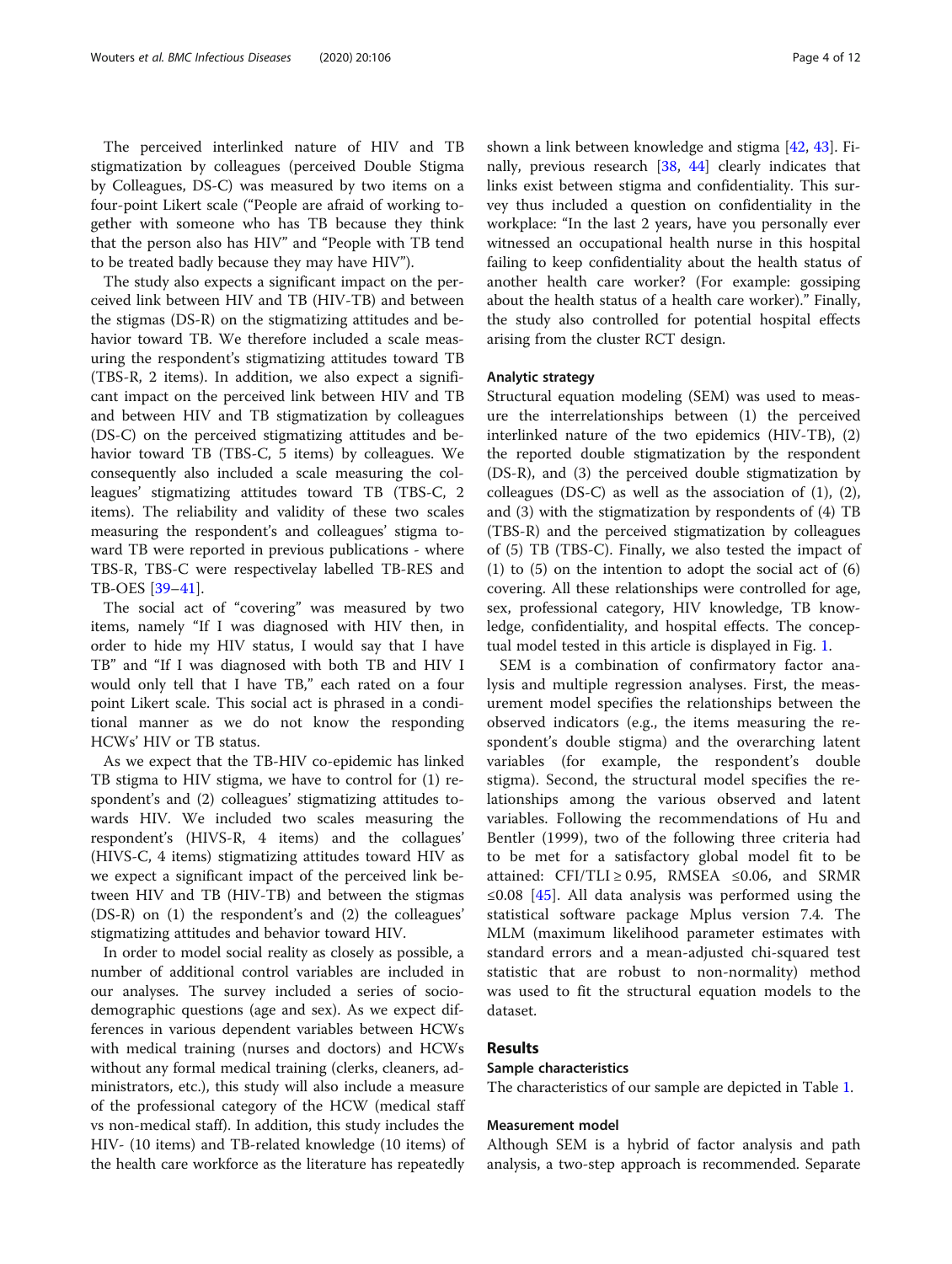<span id="page-4-0"></span>

Fig. 1 Conceptual model displaying the relationships between the epidemics, links between stigmas, TB stigma, and covering

assessments of the measurement and structural models prevent the good fit of one model compensating for (and potentially masking) the poor fit of the other. The measurement model displays an excellent fit to the data (RMSEA = .046; CFI = .952; TLI = .941; and  $SRMR = .034$ ) (Table [2](#page-5-0)). The reliability analyses display excellent consistency of the indicators in measuring the latent concepts, with Cronbach's alphas ranging from .70 to .99. Only the 3-item scale measuring the interlinked nature of the HIV and TB epidemics (HIV-TB) displayed borderline consistency, with a Cronbach's alpha of .66. The factor loadings of these three items were sufficiently high and ranged between .49 and .74. The two items measuring the perceived interlinked nature of HIV and TB stigmatization (double stigma) by colleagues (DS-C) also displayed sufficiently high factor loadings ( $\lambda = .81$  and  $\lambda = .88$ ). As reported in an earlier publication, the 4-item scale measuring the respondent's stigmatizing attitudes toward HIV (HIVS-R) (λ ranging from .53 to .75) and the 2-item scale measuring the respondent's stigmatizing attitudes toward TB (TBS-R)  $(\lambda = .71$  and  $\lambda = .75)$  displayed sufficiently high loadings of

Confidentiality Hospital

> the different items onto the factor [[39](#page-10-0)]. Similarly, the 4 item scale measuring colleagues' stigmatizing attitudes toward HIV (HIVS-C) ( $\lambda$  ranging from .69 to .72) and the 5item scale measuring the colleagues' stigmatizing attitudes toward TB (TBS-C) (λ ranging from .64 to .78) displayed sufficiently high loadings of the different items onto the factor [\[39\]](#page-10-0). Finally, both items measuring the social act of covering displayed high factor loadings  $(\lambda = .85$  and  $\lambda$  = .70). Combined, these findings support the fit of the measurement model to the data as well as the reliability of these constructs and their indicators.

## Structural model

The RMSEA (0.039) indicates a close fit of the overall model with reasonable errors of approximation in the population. Combined with the other goodness-of-fit statistics (CFI = 0.929; TLI = 0.905; and SRMR = 0.038), we can conclude that the structural model displays an acceptable fit to the data (Table [3\)](#page-6-0).

The first section of the model assessed the association between (1) the interlinked nature of the epidemics (HIV-TB) and both (2) the interlinked nature of the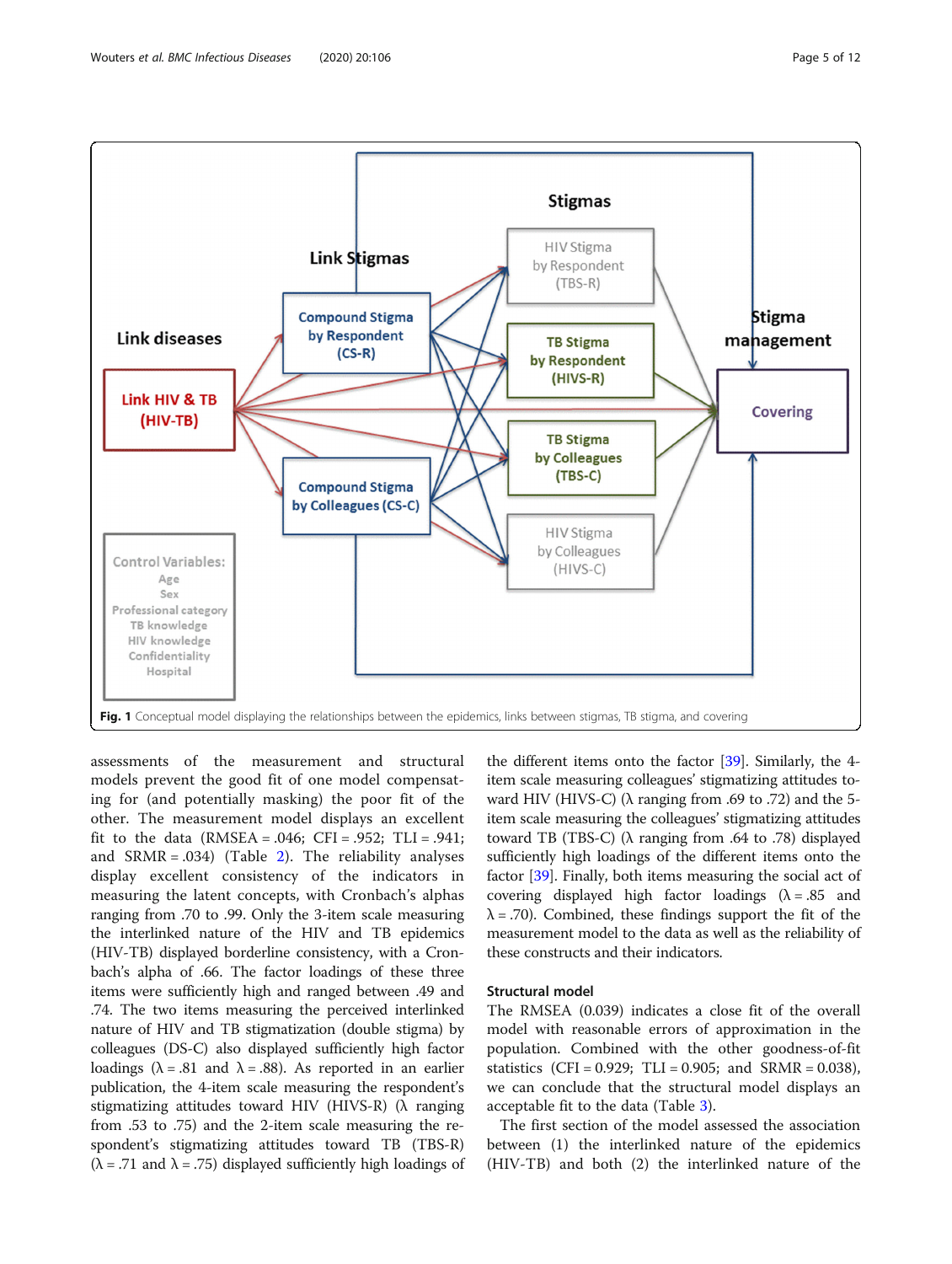## <span id="page-5-0"></span>Table 1 Sample descriptions

|                                    | Number | Percent      | of the measurement model ( $n = 874$ ) |                                                                                                        |        |  |
|------------------------------------|--------|--------------|----------------------------------------|--------------------------------------------------------------------------------------------------------|--------|--|
| Gender                             |        |              | Scales                                 | Standardized loadings (λ)                                                                              | P      |  |
| Male                               | 249    | 28.3%        | Link between HIV & TB (HIV-TB)         |                                                                                                        |        |  |
| Female                             | 631    | 71.7%        | Item 1                                 | 0.737                                                                                                  | $\leq$ |  |
| Age (mean, SD)                     | 875    | 43.62 (9.93) | Item 2                                 | 0.663                                                                                                  | $\,<$  |  |
| Professional group                 |        |              | Item 3                                 | 0.486                                                                                                  |        |  |
| Patient care                       | 446    | 50.7%        | Double stigma by colleagues (DS-C)     |                                                                                                        |        |  |
| Support staff                      | 434    | 49.3%        | Item 1 (mean, SD)                      | 0.814                                                                                                  |        |  |
| HIV knowledge (mean, SD)           | 882    | 6.96(1.65)   | Item 2 (mean, SD)                      | 0.875                                                                                                  |        |  |
| TB knowledge (mean, SD)            | 882    | 7.18 (1.52)  | HIV stigma respondent (HIVS-R)         |                                                                                                        |        |  |
| Breach in confidentiality          | 881    | 20.0%        | Item 1 (mean, SD)                      | 0.527                                                                                                  |        |  |
| Link between HIV & TB (HIV-TB)     |        |              | Item 2 (mean, SD)                      | 0.734                                                                                                  |        |  |
| Item 1 (mean, SD)                  | 882    | 3.21 (0.77)  | Item 3 (mean, SD)                      | 0.752                                                                                                  |        |  |
| Item 2 (mean, SD)                  | 881    | 2.85(0.87)   | Item 4 (mean, SD)                      | 0.742                                                                                                  |        |  |
| Item 3 (mean, SD)                  | 879    | 2.52(0.83)   | TB stigma respondent (TBS-R)           |                                                                                                        |        |  |
| Double stigma respondent (DS-R)    |        |              | Item 1 (mean, SD)                      | 0.711                                                                                                  |        |  |
| Item 1 (mean, SD)                  | 881    | 3.15(0.74)   | Item 2 (mean, SD)                      | 0.754                                                                                                  |        |  |
| Double stigma by colleagues (DS-C) |        |              | HIV stigma colleagues (HIVS-C)         |                                                                                                        |        |  |
| Item 1 (mean, SD)                  | 880    | 3.03(0.77)   | Item 1 (mean, SD)                      | 0.720                                                                                                  |        |  |
| Item 2 (mean, SD)                  | 880    | 3.05(0.76)   | Item 2 (mean, SD)                      | 0.686                                                                                                  |        |  |
| HIV stigma respondent (HIVS-R)     |        |              | Item 3 (mean, SD)                      | 0.699                                                                                                  |        |  |
| Item 1 (mean, SD)                  | 882    | 1.87(0.78)   | Item 4 (mean, SD)                      | 0.689                                                                                                  | $\,<$  |  |
| Item 2 (mean, SD)                  | 882    | 1.65(0.76)   | TB stigma colleagues (TBS-C)           |                                                                                                        |        |  |
| Item 3 (mean, SD)                  | 882    | 1.61(0.70)   | Item 1 (mean, SD)                      | 0.728                                                                                                  |        |  |
| Item 4 (mean, SD)                  | 882    | 1.50(0.63)   | Item 2 (mean, SD)                      | 0.782                                                                                                  | $\,<$  |  |
| TB stigma respondent (TBS-R)       |        |              | Item 3 (mean, SD)                      | 0.685                                                                                                  | $\,<$  |  |
| Item 1 (mean, SD)                  | 882    | 1.70(0.68)   | Item 4 (mean, SD)                      | 0.643                                                                                                  |        |  |
| Item 2 (mean, SD)                  | 882    | 1.80(0.67)   | Item 5 (mean, SD)                      | 0.733                                                                                                  | $\,<$  |  |
| HIV stigma colleagues (HIVS-C)     |        |              | Covering                               |                                                                                                        |        |  |
| Item 1 (mean, SD)                  | 881    | 1.99(0.80)   | Item 1 (mean, SD)                      | 0.851                                                                                                  |        |  |
| Item 2 (mean, SD)                  | 881    | 2.13(0.83)   | Item 2 (mean, SD)                      | 0.704                                                                                                  |        |  |
| Item 3 (mean, SD)                  | 880    | 1.99(0.74)   | Goodness of fit                        |                                                                                                        |        |  |
| Item 4 (mean, SD)                  | 881    | 2.05(0.81)   | RMSEA                                  | 0.046                                                                                                  |        |  |
| TB stigma colleagues (TBS-C)       |        |              | CFI                                    | 0.952                                                                                                  |        |  |
| Item 1 (mean, SD)                  | 879    | 1.98(0.74)   | TLI                                    | 0.941                                                                                                  |        |  |
| Item 2 (mean, SD)                  | 880    | 1.96(0.72)   | SRMR                                   | 0.034                                                                                                  |        |  |
| Item 3 (mean, SD)                  | 879    | 2.12 (0.84)  |                                        |                                                                                                        |        |  |
| Item 4 (mean, SD)                  | 879    | 2.00(0.77)   |                                        | epidemics was significantly and positively associated                                                  |        |  |
| Item 5 (mean, SD)                  | 880    | 2.91 (0.80)  |                                        | the reported link between HIV stigma and TB st                                                         |        |  |
| Covering                           |        |              |                                        | ( $\beta$ = .497; P < .000). Respondents who reported a s                                              |        |  |
| Item 1 (mean, SD)                  | 882    | 3.06 (0.79)  |                                        | link between HIV and TB also reported a stronger lin<br>tween the negative attributes and resulting do |        |  |
| Item 2 (mean, SD)                  | 881    | 3.00(0.80)   |                                        | stigmatization of both illnesses. The reported link bet                                                |        |  |

stigmas (double stigma) (DS-R) as defined by the respondent and (3) the perceived double stigmatization by colleagues (DS-C). The reported link between both

| Link between HIV & TB (HIV-TB)     |       |         |
|------------------------------------|-------|---------|
| Item 1                             | 0.737 | < 0.001 |
| Item <sub>2</sub>                  | 0.663 | < 0.001 |
| Item 3                             | 0.486 | < 0.001 |
| Double stigma by colleagues (DS-C) |       |         |
| Item 1 (mean, SD)                  | 0.814 | < 0.001 |
| Item 2 (mean, SD)                  | 0.875 | < 0.001 |
| HIV stigma respondent (HIVS-R)     |       |         |
| Item 1 (mean, SD)                  | 0.527 | < 0.001 |
| Item 2 (mean, SD)                  | 0.734 | < 0.001 |
| Item 3 (mean, SD)                  | 0.752 | < 0.001 |
| Item 4 (mean, SD)                  | 0.742 | < 0.001 |
| TB stigma respondent (TBS-R)       |       |         |
| Item 1 (mean, SD)                  | 0.711 | < 0.001 |
| Item 2 (mean, SD)                  | 0.754 | < 0.001 |
| HIV stigma colleagues (HIVS-C)     |       |         |
| Item 1 (mean, SD)                  | 0.720 | < 0.001 |
| Item 2 (mean, SD)                  | 0.686 | < 0.001 |
| Item 3 (mean, SD)                  | 0.699 | < 0.001 |
| Item 4 (mean, SD)                  | 0.689 | < 0.001 |
| TB stigma colleagues (TBS-C)       |       |         |
| Item 1 (mean, SD)                  | 0.728 | < 0.001 |
| Item 2 (mean, SD)                  | 0.782 | < 0.001 |
| Item 3 (mean, SD)                  | 0.685 | < 0.001 |
| Item 4 (mean, SD)                  | 0.643 | < 0.001 |
| Item 5 (mean, SD)                  | 0.733 | < 0.001 |
| Covering                           |       |         |
| Item 1 (mean, SD)                  | 0.851 | < 0.001 |
| Item 2 (mean, SD)                  | 0.704 | < 0.001 |
| Goodness of fit                    |       |         |
| <b>RMSEA</b>                       | 0.046 |         |
| <b>CFI</b>                         | 0.952 |         |
| TLI                                | 0.941 |         |
| <b>SRMR</b>                        | 0.034 |         |

idemics was significantly and positively associated with reported link between HIV stigma and TB stigma  $= .497; P < .000$ ). Respondents who reported a strong k between HIV and TB also reported a stronger link beeen the negative attributes and resulting double gmatization of both illnesses. The reported link between both epidemics was also significantly and positively associated with the perceived double stigmatization by colleagues (β = .425; P < .000). In other words, health care workers who reported that having TB is a sign of having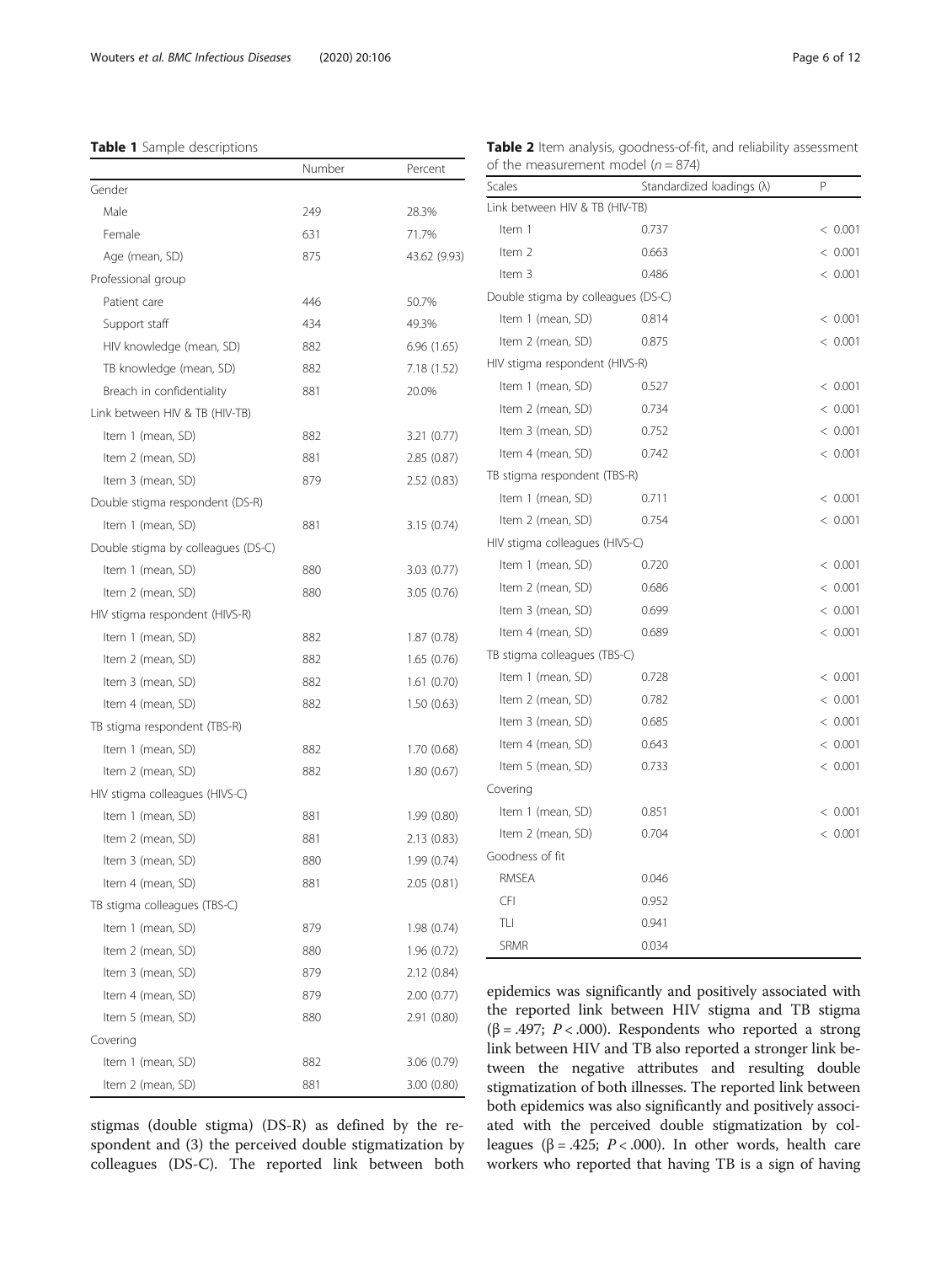|                        | Link between stigmas |            | Separate stigmas |                                  |           |            | Management |
|------------------------|----------------------|------------|------------------|----------------------------------|-----------|------------|------------|
|                        | DS-R                 | DS-C       | TBS-R            | TBS-C                            | HIVS-R    | HIVS-C     | Covering   |
| HIV-TB                 | $0.497***$           | $0.425***$ | $0.238***$       | 0.062                            | $0.178**$ | $-0.024$   | $0.235***$ |
| DS-R                   |                      |            | $0.152***$       | 0.059                            | 0.078     | 0.014      | 0.038      |
| DS-C                   |                      |            | $0.430***$       | $0.611***$                       | $-0.040$  | $0.571***$ | 0.085      |
| TBS-R                  |                      |            |                  |                                  |           |            | $0.402***$ |
| TBS-C                  |                      |            |                  |                                  |           |            | $-0.234*$  |
| Control variables:     |                      |            |                  |                                  |           |            |            |
| HIVS-R                 |                      |            |                  |                                  |           |            | $-0.005$   |
| HIVS-C                 |                      |            |                  |                                  |           |            | $0.352***$ |
| Age                    | $-0.000$             | $-0.004$   | 0.085            | $-0.036$                         | 0.050     | 0.000      | 0.051      |
| Sex                    | $-0.003$             | $-0.051$   | 0.068            | $-0.018$                         | 0.048     | $-0.009$   | $0.072*$   |
| Professional category  | $-0.190$             | 0.017      | 0.064            | 0.016                            | 0.058     | 0.033      | 0.023      |
| TB knowledge           | 0.004                | $-0.128**$ | $-0.105**$       | $-0.013$                         | $-0.099*$ | 0.014      | 0.056      |
| HIV knowledge          | $-0.051$             | 0.004      | $-0.019$         | $-0.010$                         | $-0.095*$ | 0.044      | $-0.042$   |
| Confidentiality        | $0.069*$             | 0.061      | $0.078*$         | $0.148***$                       | 0.016     | $0.179***$ | $-0.011$   |
| Hospital ( $Ref = 1$ ) |                      |            |                  |                                  |           |            |            |
| Hospital 2             | $-0.054$             | $-0.041$   | $-0.034$         | $-0.066*$                        | 0.001     | $-0.007$   | 0.009      |
| Hospital 3             | $-0.002$             | 0.005      | $-0.089$         | $-0.009$                         | $-0.023$  | $-0.041$   | $-0.024$   |
| Hospital 4             | $-0.028$             | 0.009      | $-0.017$         | $-0.008$                         | $-0.085$  | 0.012      | 0.013      |
| Hospital 5             | $-0.014$             | 0.015      | $-0.001$         | 0.001                            | 0.002     | 0.050      | 0.013      |
| Hospital 6             | 0.019                | $-0.027$   | $-0.012$         | 0.014                            | $-0.055$  | $-0.007$   | $-0.046$   |
| Hospital 7             | 0.028                | $-0.029$   | $-0.111**$       | $-0.033$                         | $-0.083*$ | $-0.023$   | $0.079*$   |
| Hospital 8             | 0.035                | 0.004      | $-0.099**$       | $-0.027$                         | $-0.005$  | $-0.019$   | $0.084*$   |
| Goodness of fit        |                      |            |                  |                                  |           |            |            |
| <b>RMSEA</b>           | 0.039                |            |                  | $\mathsf{T}\mathsf{L}\mathsf{I}$ | 0.905     |            |            |
| CFI                    | 0.929                |            |                  | SRMR                             | 0.038     |            |            |

<span id="page-6-0"></span>**Table 3** Standardized Mplus coefficients ( $\beta$ ) and model summary of the structural model ( $n = 862$ )

 $*P < .05; **P < .01; **P < .001$ 

HIV were more likely to report that co-workers stigmatize people with TB because of HIV-related reasons. Conversely, TB knowledge was negatively associated with the perceived double stigmatization by colleagues ( $β = -.128;$  $P < .005$ : health care workers with higher levels of TB knowledge were less likely to perceive a transfer of the stigmatizing attitudes toward HIV to TB among their colleagues. Finally, witnessing a breach in confidentiality at the sick bay was positively associated with the perceived link between HIV stigma and TB stigma by the respondent (β = .069; *P* < .05). None of the other control variables was significantly linked to these two 2 outcomes.

The second section explored whether (1) the link between the epidemics (HIV-TB), (2) the reported link between the stigmas (DS-R), and (3) the perceived link between the stigmas by colleagues (DS-C) are associated with the stigmatization of  $TB - in$  other words, how the link between the illnesses and the link between their stigmas is reflected in the stigmatization of TB. We assessed the association of these 3 aspects of the coepidemic with (1) the stigmatization of TB by the respondent (TBS-R) and (2) the perceived stigmatization of TB by colleagues (TBS-C).

First, the link between the epidemics ( $\beta$  = .238;  $P < .001$ ), the double stigma (as reported by the respondent) ( $\beta$  = .152; *P* < .005), and the perceived double stigma by colleagues (β = .430; P < .001) were significantly associated with the stigmatizing attitudes and behaviors of the responding HCW toward TB: it is clear that the stigma toward TB is strongly associated with the coepidemic and its resulting double stigma. Respondents who reported that TB is a sign of having HIV, who linked the two stigmas, and who perceived that colleagues linked the 2 stigmas were significantly more likely to stigmatize TB. Age (β = .085;  $P < .05$ ), less TB knowledge ( $\beta$  = -.105; *P* < .01), and witnessing a breach in confidentiality ( $\beta = .078$ ;  $P < .05$ ) were also significantly associated with TB stigma: older HCWs with lower levels of knowledge of TB were more likely to report stigmatizing attitudes and behaviors toward TB.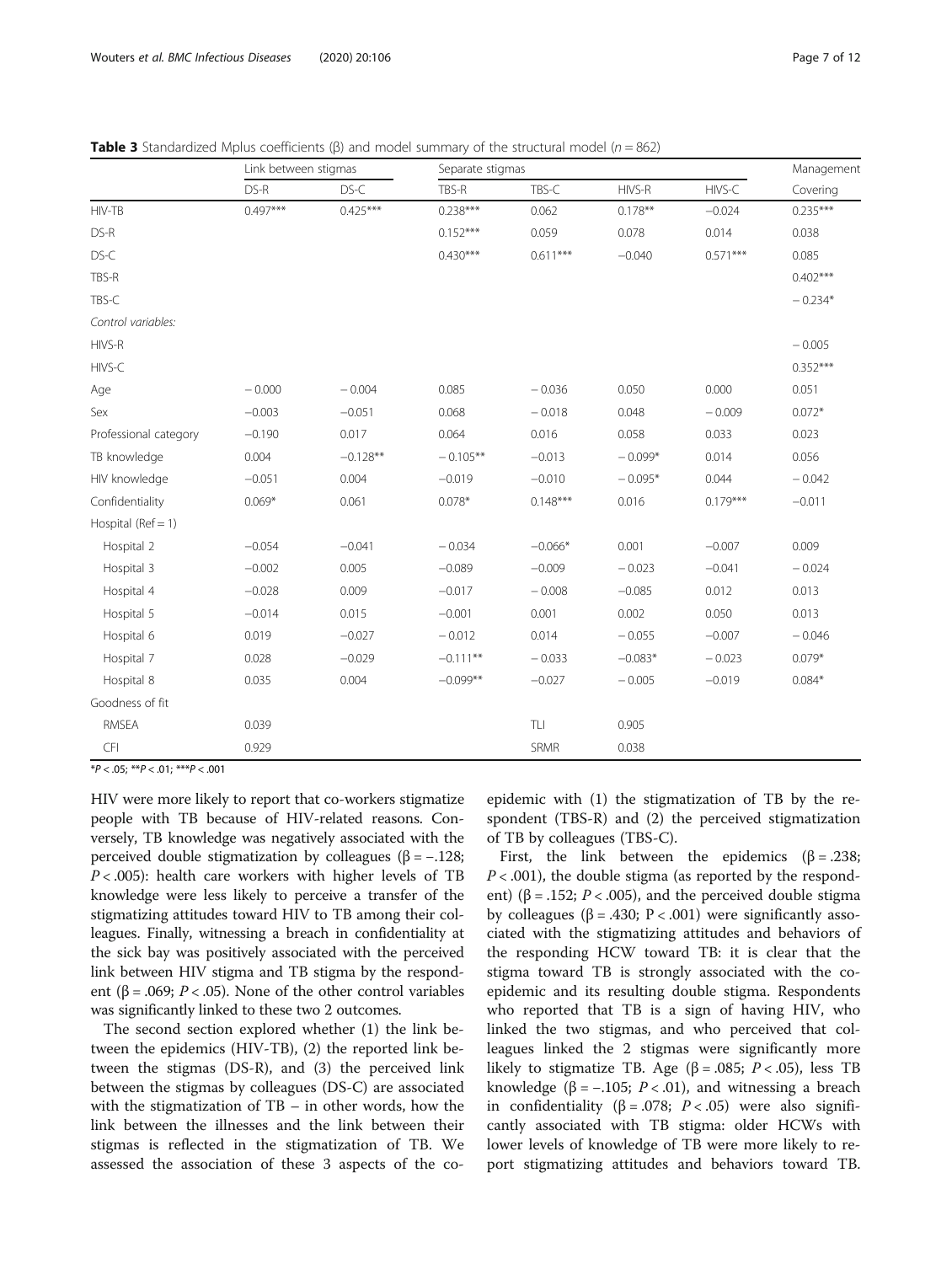None of the other control variables – apart from a few hospital effects – were significantly linked to TB stigma.

Second, the perceived link between the stigmatization toward HIV and TB by colleagues was significantly associated with the corresponding TB stigma type, namely the perceived stigmatization toward TB by colleagues ( $\beta$  = .611; P < .001). There was thus a very strong association between the perceived double stigma and the separate TB stigma. Witnessing a breach in confidentiality at the sick bay was also significantly associated with the perceived stigmatization toward TB (β = .148;  $P < .001$ ) by colleagues. None of the other control variables was significantly linked to TB stigmatization by colleagues.

When looking at the relationships with the stigmatization towards HIV (by the respondent and by colleagues) – one of our most important control variables – we observe that the reported link between HIV and TB (HIV-TB) was positively associated with HIV stigmatization by the interviewed HCW (HIVS-R) ( $\beta$  = .178; *P* < .005). HCWs who reported that TB is a sign of having HIV were more likely to report stigmatizing attitudes and behaviors toward HIV. Having more HIV (β = -.095; P < .05) and TB (β = -.099; P < .05) knowledge was negatively associated with stigmatizing attitudes toward HIV: HCWs who knew more about HIV and TB were less likely to stigmatize HIV-positive colleagues. In accordance with the findings on TB stigma, the perceived link between the stigmatization toward HIV and TB by colleagues was significantly associated with the corresponding HIV stigma types, namely (1) the perceived stigmatization toward HIV by colleagues (β = .571;  $P < .001$ ). Witnessing a breach in confidentiality at the sick bay was also significantly associated with the perceived stigmatization toward HIV ( $\beta$  = .179;  $P < .001$ ) by colleagues.

The structural model also includes the correlates of the social act of covering. Covering was significantly associated with (1) sex, (2) the reported link between HIV and TB (HIV-TB), (3) the stigmatization of TB (TBS-R), (4) the perceived stigmatization of TB by colleagues (TBS-C), and (5) the perceived stigmatization of HIV by colleagues (HIVS-C).

Being female (β = .106; P < .05) weakly but significantly increased the odds of using TB as an excuse for having HIV when being confronted by these illnesses. HCWs who recognized having TB as a sign of having HIV (link between both epidemics) were significantly more likely  $(\beta = .235; P < .001)$  to employ TB as a cover for HIV when they become infected HIV (or both HIV and TB). Thirdly, there was a strong link ( $\beta$  = .351; P < .005) between the self-reported stigmatization of TB and the reported likelihood of using TB as cover for having HIV: HCWs who displayed higher levels of TB stigma were significantly more likely to resort to covering when they were HIV-positive. There was a strong positive link between the stigmatization toward TB and the likelihood of adopting the social act of covering  $(β = .402; P < .001)$ : against expectations, HCWs with stigmatizing attitudes toward TB were significantly more likely to cover an HIV-positive diagnosis with the label of having TB. The perceived TB stigmatizing behavior by colleagues was, as expected, negatively associated with covering  $(\beta = -.233;$  $P < .05$ ): if HCWs responded that their colleagues stigmatized TB more, they were significantly less likely to employ TB as a cover for HIV. Correspondingly the perceived HIV stigmatizing behavior by colleagues was positively associated with covering (β = .350; P < .001): if HCWs responded that their fellow HCWs stigmatized HIV more, they were significantly more likely to use TB as a cover for HIV.

## **Discussion**

Sub-Saharan Africa at large and South Africa in particular is confronted with a devastating HIV/TB-co-epidemic. Little is known, however, of the creation and dynamics of double stigma in the context of these intertwined epidemics and the impact of this double stigma on the social connotations of TB. The current study addressed this research gap by explicitly exploring how (1) the interlinked nature of HIV and TB and (2) the resulting double stigmatization of HIV-TB (by the respondent and by colleagues) have changed the stigmatization TB and the resulting stigma management strategy of (4) covering.

As previously reported in the qualitative work of Daftary (2012) and Bond and Nyblade (2006), the interwovenness of HIV and TB, reflecting the biomedical reality of HIV-TB co-infection, has resulted in the creation of a new form of compound or double stigma [\[9](#page-10-0), [26\]](#page-10-0). The results of the analysis clearly indicate that the link between both illnesses is reflected in an additional layer of stigmatization, that of the transfer of stigmatizing attitudes and behaviors previously linked to HIV and TB. It was clearly demonstrated that the perceived link between the epidemics was reflected in the creation of a double stigma, reflected in both (1) a self-reported link between both stigmas and (2) a perceived linking of both stigmas by fellow HCWs. The study thus provides quantitative evidence of the linking of both illnesses and resulting stigmas previously reported in exploratory qualitative studies [[9,](#page-10-0) [26\]](#page-10-0).

The current study went a step further by subsequently exploring the link between this double stigma and the stigmatization of TB. As expected, the link between the epidemics and the associated double stigma has resulted in the increased stigmatization of TB. To the best of our knowledge, this is the first quantitative study to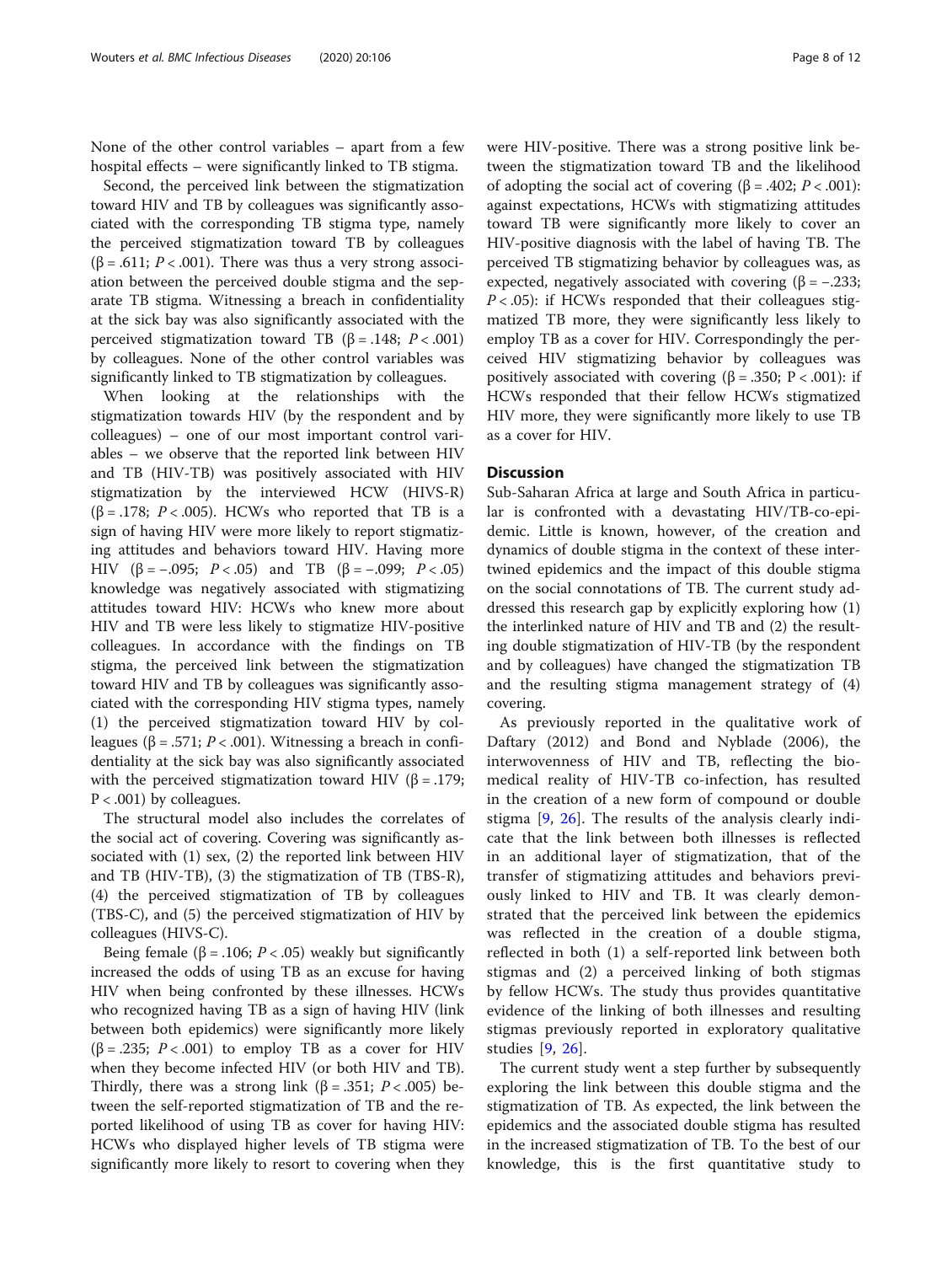demonstrate the empirical link between the interwovenness of HIV and TB and the stigmatization of TB with the associated compound or double stigma as an important mediating variable. The results offer an evidencebased explanation of why TB-associated stigma has declined in low HIV-prevalence communities but resurged in high-burden settings during the past decade [\[9](#page-10-0), [46](#page-10-0)].

Finally, this study explored the drivers of the stigma management strategy of covering, whereby people living with HIV attempt to avoid or minimize discrimination by using a lesser stigmatized illness, TB, as a cover for HIV. Our findings indicate that the perceived interlinked nature of the two epidemics clearly drives this stigma management strategy. In line with previous research [\[9](#page-10-0)], HCWs who recognize the link between HIV and TB are more likely to employ covering as a way to minimize HIV-related discrimination. It is thus evident that the co-epidemic and its repercussions for the stigmatization of HIV and TB impact the behavior of those affected.

In contrast with expectations, stigmatizing attitudes against TB increased the likelihood of employing the stigma management strategy of covering, meaning that one would employ TB as a cover for HIV. However, this can be explained by the fact that, as indicated above, a large part of the variability in TB stigma can be ascribed to the transfer of discriminatory attitudes against HIV to individuals with TB. This was also shown in the qualitative work of Mavhu et al. (2010) and Ngamvithayapong et al. (2000) [[47,](#page-10-0) [48](#page-10-0)]. Those who stigmatize TB are thus those who recognize the link between both epidemics and potentially see covering as a vital or effective strategy to avoid HIV stigmatization. Conversely, it is also possible that we have a case of reversed causality: it is possible that those HCWs viewing sharing a (fictitious) TB diagnosis as a potential strategy to cover for HIV, are transfering stigmatizing attitudes toward HIV to TB, thereby displaying increased levels of TB stigma. The fact that TB stigma for many respondents seems almost synonymous with the double stigma as the stigmatization of TB is largely attributable to its link with HIV renders it virtually impossible to singularize the relationship between TB stigma and covering in abstraction of the link with HIV.

In line with expectations, the perceived stigmatizing attitudes of colleagues toward TB were strongly associated with the likelihood of employing covering as a strategy to deal with a positive HIV diagnosis. The stronger the dominant stigma associated with HIV and the weaker the stigma associated with TB, the more likely HCWs were to resist discrimination by using TB as a cover for HIV. Our results demonstrate that the stigmatizing attitudes toward HIV by colleagues clearly push HCWs toward potentially deflecting "attention away from a dominant stigmatizing attribute (that is, HIV) by drawing attention to something more socially acceptable

(that is, TB)" [\[9](#page-10-0)]. Our results also support the statements of Mbonu et al. (2009) who concluded in their systematic study that "people prefer to claim that they are bewitched or have (normal) tuberculosis rather than accept that they have HIV/AIDS" [\[49\]](#page-10-0). Our study is the

first large-scale quantitative study to confirm these ex-

ploratory qualitative findings. This study's strengths include: (1) its theoretical foundation in stigma literature, (2) its large-scale quantitative design, (3) the availability of well-developed scales to measure different types of stigma (TB, HIV, and double stigma), and (4) the availability of information on an understudied population, namely HCWs active in a vulnerable health system burdened by the HIV/TB coepidemic. To the best of our knowledge, this is the first study to quantitatively disentangle the complex interrelationships between the interlinked nature of the epidemics, the interlinked nature of the stigmas, the distinct HIV- and TB-related stigmas, and the resulting stigma management strategy (covering). We empirically tested and confirmed the theory-building findings of previous in-depth qualitative studies on this topic.

This study had several limitations. First, it focused on the stigma management strategy of covering, which has emerged as one of the most relevant stigma management strategies in the context of the co-epidemic. Other stigma management strategies (for example, "othering," the symbolic distancing from persons affected by HIV) were not examined; future studies should incorporate these alternative stigma management strategies. Second, although cross-lagged regression would have been more appropriate, the study was limited to cross-sectional analyses as the follow-up data of the cluster RCT were not yet available. We were therefore unable to make any attributions of causal influence among the different independent variables and stigma outcomes. Third, this study collected data on a random sample of HCWs active in the 8 selected hospitals, irrespective of their HIV status or TB history, thus gathering data on their stigma management strategies in the hypothetical case of a TB/ HIV co-infection. Fourth, this study did not explore stigma related to drug-resistant TB (MDR-TB), which is known to have distinct and more severe manifestations disturbing the examined relationships between HIV and TB stigma and the resulting management strategy. Given these shortcomings, future longitudinal, large-scale studies collecting data on a random sample of co-infected people with a specific focus on MDR-TB are needed to confirm and potentially expand knowledge on the demonstrated interrelationships.

## Conclusions

The results of this study have both theoretical and practical relevance. From a theoretical perspective, this is the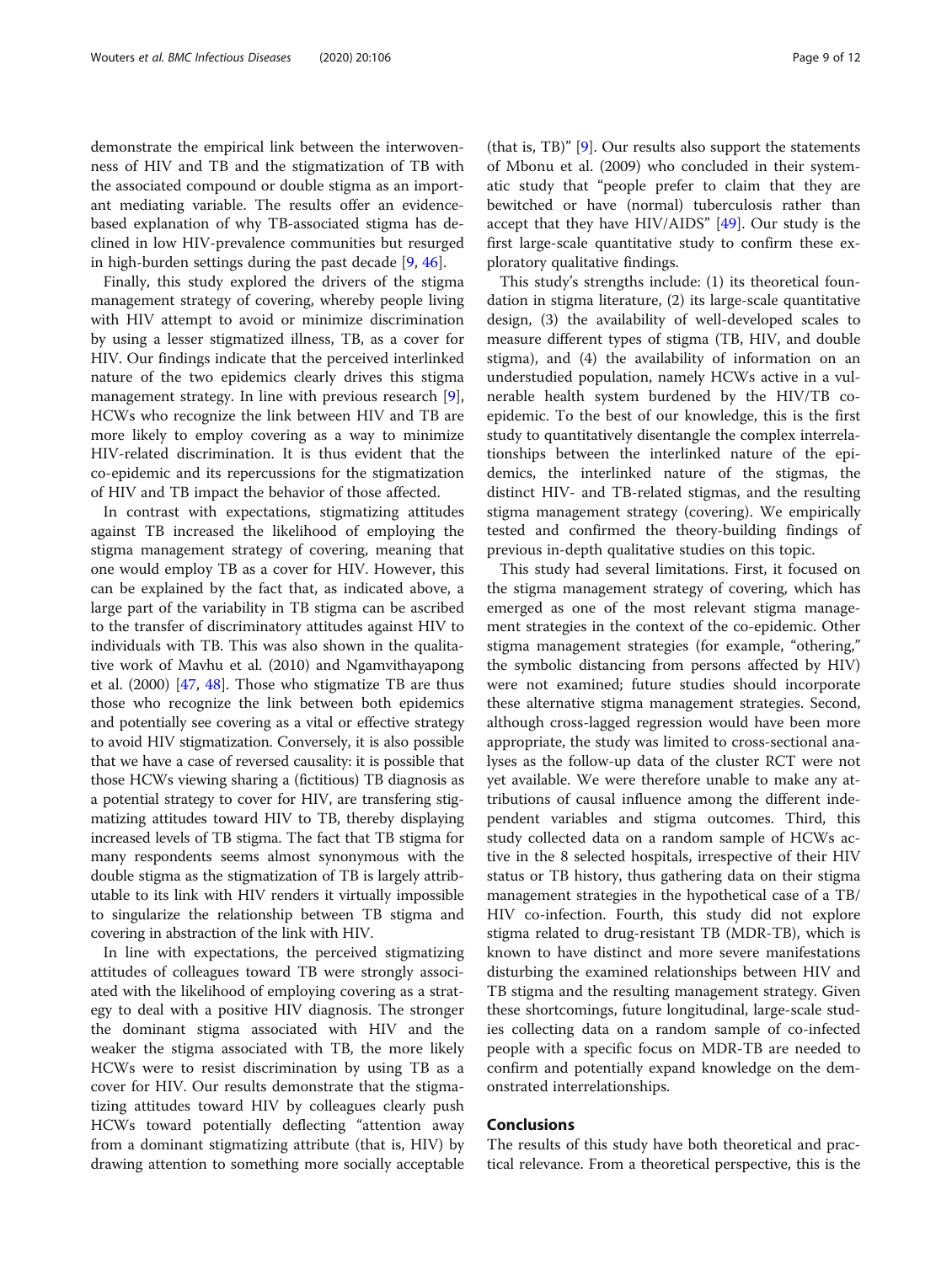<span id="page-9-0"></span>first study to use a large-scale dataset to empirically disentangle the interrelationships between HIV, TB, HIV stigma, TB stigma, and double stigma. The results demonstrate that, as hypothesized by previous qualitative work, the co-epidemic (and especially the link with the discredited HIV status) is driving the stigmatization toward TB. Consequently, the findings extend our understanding of the social ramifications of the co-epidemic by empirically supporting the theorization of double stigma and the resulting management of the two interlinked illness-related identities in the context of the devastating HIV-TB co-epidemic.

These insights help to inform appropriate responses from the health care system: from a practical and policy perspective, the results urge policymakers to strengthen integrated measures, as the interlinked nature of the epidemics and the associated stigmas demonstrate that vertical programs inevitably ignore a significant part of the reality of an HIV or TB diagnosis. The results urge policymakers to merge the often-contrasting cultures of HIV care, a patient-centered, individualized approach, and TB care characterized by a traditional public health approach [\[8](#page-10-0), [50,](#page-10-0) [51\]](#page-11-0). The proposed integrated approach should recognize the intertwined nature of the HIV-TB co-epidemic, not only in medical-clinical terms, but also in its social consequences. The established rise in TB stigma caused by the perceived links between HIV and TB and the resulting double stigma however also urge health policy makers to not blindly intergrate HIV and TB care as this may increase TB stigma levels. The current push towards integration [\[52](#page-11-0), [53\]](#page-11-0) thus needs to be complemented with interventions that recognize and take into account the interlinked nature of the epidemics, which cannot be separated in a context where 3 out of every 4 TB cases are HIV-positive [\[27,](#page-10-0) [50](#page-10-0)]. Our findings and the associated overarching HaTSaH study testing an intervention to address HIV and TB stigma among HCWs aligns with the ongoing START study by Howard et al. [\[54](#page-11-0)] that explicitly aimed to evaluate the effectiveness of a combination intervention package to improve ART uptake and adherence during TB treatment in Lesotho. More research is needed to translate the knowledge of the social ramifications of the coepidemic into evidence-based interventions that can optimally combat the co-epidemic and not only reduce the risk of transmission (and the resulting burden of disease), but also create a health-enabling environment in which HCWs affected by HIV and/or TB are optimally treated and supported [\[11](#page-10-0), [55\]](#page-11-0).

#### Abbreviations

CFI: Comparative Fit Index; DR-R: The double stigma (HIV and TB) by the respondent; DS-C: The perceived double stigma (HIV and TB) by colleagues; HaTSaH: studyHIV and TB Stigma among Health Care Workers Study; HCW: Health care worker; HIV-TB: The link between HIV and TB;

MLM: Maximum likelihood parameter estimates with standard errors and a mean-adjusted chi-square test statistic; OHU: Occupational health unit; RMSEA: Root Mean Square Error of Approximation; SEM: Structural equation modeling; SRMR: Standardized root mean squared residual; TB: Tuberculosis; TBS-C: The perceived stigma toward TB by colleagues; TBS-R: The stigma toward TB by the respondent; TLI: Tucker-Lewis Index

#### Acknowledgments

We want to thank the health care workers and the hospitalks they work in for their participation in this study.

#### Authors' contributions

Study concept and design: EW, AR, ME and CM. Analysis and interpretation of data: EW. Drafting of the manuscript: EW. Critical revision of the manuscript for important intellectual content: AvR, GK, AR, ME, CM, WvD, NS, and KP. Study supervision: EW, AR and ME. All authors read and approved the final manuscript.

#### Funding

The project was funded by Research Foundation Flancers (G035216 N), VLIR-UOS (ZEIN2015PR415) and the Special Research Fund of the University of Antwerp (32124). The funding bodies did not have a role in the design of the study, data collection, analysis, interpretation of data or writing of the manuscript.

#### Availability of data and materials

The data that support the findings of this study are available from the HaTSaH team but restrictions apply to the availability of these data, which were used under license for the current study, and so are not publicly available. In order to get access to the data on which the present study is based, permission from the HaTSaH study is necessary. The Data and Publication Committee of the HaTSah study evaluates all applications for access to data, and upon approval of application, an agreement is made between the HaTSaH study team and the project manager of the project in question. Questions regarding access to data may be directed towards [edwin.wouters@uantwerpen.be](mailto:edwin.wouters@uantwerpen.be).

#### Ethics approval and consent to participate

The study was approved by the Ethics Committee of the Faculty of Health Science of the University of the Free State (ECUFS 55/2015) and the Ethical Committee for the Social Sciences and Humanities of the University of Antwerp (SHW-15-28-03). The study was performed in accordance with the ethical standards laid down in the 1964 Declaration of Helsinki and later amendments. All participants gave written informed consent prior to inclusion in the study.

#### Consent for publication

Not applicable.

#### Competing interests

The authors declare that they have no competing interests.

#### Author details

<sup>1</sup>Department of Sociology and Centre for Population, Family and Health, University of Antwerp, Sint-Jacobstraat 2, BE-2000 Antwerp, Belgium. <sup>2</sup>Centre for Health Systems Research and Development, University of the Free State, Bloemfontein, Republic of South Africa. <sup>3</sup>Centre for Rural Health, University of KwaZulu-Natal, Durban, South Africa. <sup>4</sup> Department of Communication Sciences, Media, Innovation and Communication Technologies, Ghent University, Ghent, Belgium. <sup>5</sup>International Health Policy, Department of Public Health, Institute of Tropical Medicine, Antwerp, Belgium.

## Received: 20 May 2019 Accepted: 22 January 2020 Published online: 06 February 2020

#### References

- 1. Wouters E, van Rensburg D, Meulemans H. The National Strategic Plan of South Africa: what are the prospects of success after the repeated failure of previous AIDS policy? Health Policy Plan. 2010;25(3):171–85.
- 2. UNAIDS. AIDS Data. Geneva: UNAIDS; 2017.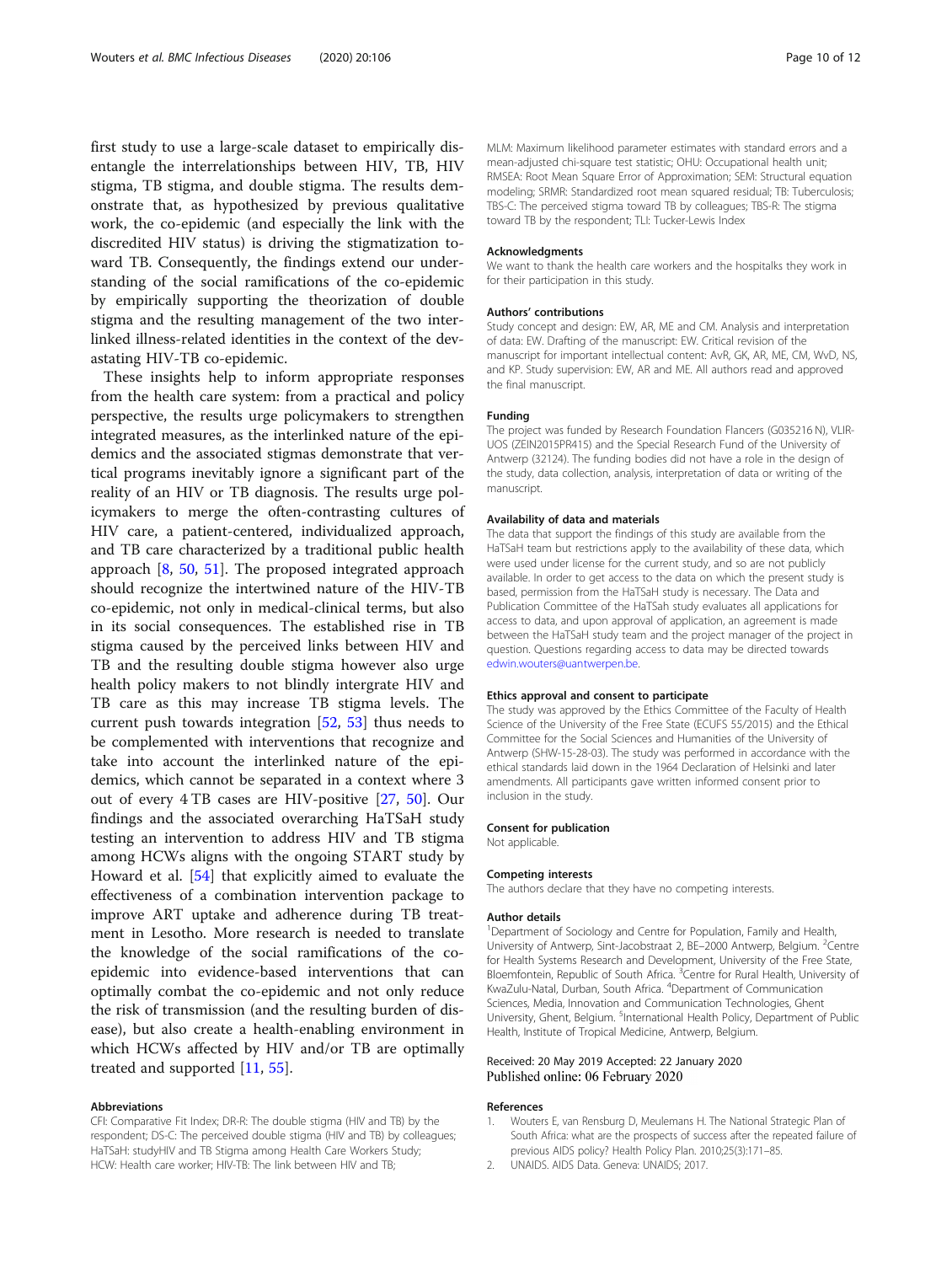- <span id="page-10-0"></span>3. Statistics South Africa. Mid-year population estimates 2016. Pretoria: Statistics South Africa; 2016.
- 4. Wouters E, Van Loon F, Van Rensburg D, Meulemans H. State of the ART: clinical efficacy and improved quality of life in the public antiretroviral therapy program, Free State province. South Africa AIDS Care. 2009;21(11):1401–11.
- 5. WHO. Global tuberculosis report 2016. Geneva: WHO; 2016.
- 6. Department of Health. Annual Performance Plan 2012/13–2014/15. Department of Health, Republic of South Africa; 2012.
- 7. Kwan CK, Ernst JD. HIV and tuberculosis: a deadly human syndemic. Clin Microbiol Rev. 2011;24(2):351–76.
- 8. Daftary A, Padayatchi N. Integrating patients' perspectives into integrated tuberculosis-human immunodeficiency virus health care. Int J Tuberc Lung Dis. 2013;17(4):546–51.
- 9. Daftary A. HIV and tuberculosis: the construction and management of double stigma. Soc Sci Med. 2012;74(10):1512–9.
- 10. Craig GM, Daftary A, Engel N, O'Driscoll S, Ioannaki A. Tuberculosis stigma as a social determinant of health: a systematic mapping review of research in low incidence countries. Int J Infect Dis. 2017;56:90–100.
- 11. von Delft A, Dramowski A, Khosa C, Kotze K, Lederer P, Mosidi T, et al. Why healthcare workers are sick of TB. Int J Infect Dis. 2015;32:147–51.
- 12. Adeoye-Agboola DI, Evans H, Hewson D, Pappas Y. Factors influencing HIV disclosure among people living with HIV/AIDS in Nigeria: a systematic review using narrative synthesis and meta-analysis. Public Health. 2016;136:13–28.
- 13. Murray EJ, Bond VA, Marais BJ, Godfrey-Faussett P, Ayles HM, Beyers N. High levels of vulnerability and anticipated stigma reduce the impetus for tuberculosis diagnosis in Cape Town. S Afr Health Policy Plann. 2013;28(4):410–8.
- 14. Chollier M, Tomkinson C, Philibert P. STIs/HIV stigma and health: a short review. Sexologies. 2016;25(4):e71–e5.
- 15. Sangaramoorthy T, Jamison AM, Dyer TV. HIV stigma, retention in care, and adherence among older black women living with HIV. J Assoc Nurses AIDS Care.
- 16. Heunis JC, Wouters E, Norton WE, Engelbrecht MC, Kigozi NG, Sharma A, et al. Patient- and delivery-level factors related to acceptance of HIV counseling and testing services among tuberculosis patients in South Africa: a qualitative study with community health workers and program managers. Implement Sci. 2011;6:10.
- 17. Nam SL, Fielding K, Avalos A, Dickinson D, Gaolathe T, Geissler PW. The relationship of acceptance or denial of HIV-status to antiretroviral adherence among adult HIV patients in urban Botswana. Soc Sci Med. 2008;67(2):301–10.
- 18. Musumari PM, Wouters E, Kayembe PK, Kiumbu Nzita M, Mbikayi SM, Suguimoto SP, et al. Food insecurity is associated with increased risk of non-adherence to antiretroviral therapy among HIV-infected adults in the Democratic Republic of Congo: a cross-sectional study. PLoS One. 2014;9(1):e85327.
- 19. Sweeney SM, Vanable PA. The association of HIV-related stigma to HIV medication adherence: a systematic review and synthesis of the literature. AIDS Behav. 2016;20(1):29–50.
- 20. Turan B, Budhwani H, Fazeli PL, Browning WR, Raper JL, Mugavero MJ, et al. How does stigma affect people living with HIV? The mediating roles of internalized and anticipated HIV stigma in the effects of perceived community stigma on health and psychosocial outcomes. AIDS Behav. 2017;21(1):283–91.
- 21. Reinius M, Wiklander M, Wettergren L, Svedhem V, Eriksson LE. The relationship between stigma and health-related quality of life in people living with HIV who have full access to antiretroviral treatment: an assessment of Earnshaw and Chaudoir's HIV stigma framework using empirical data. AIDS Behav. 2018;22:3795–806.
- 22. Goffman E. Stigma: notes on the management of spoiled identity. Englewood Cliffs, N.J: Prentice-Hall; 1963. 147 p.
- 23. Sayce LIZ, Stigma, discrimination and social exclusion: What's in a word? J Ment Health. 1998;7(4):331–43.
- 24. Link BG, Phelan JC. Stigma and its public health implications. Lancet. 2006; 367(9509):528–9.
- 25. Link BG, Phelan JC. Conceptualizing Stigma. Annu Rev Sociol. 2001;27:363–85.
- 26. Bond V, Nyblade L. The importance of addressing the unfolding TB-HIV stigma in high HIV prevalence settings. J Community Appl Soc Psychol. 2006;16(6):452–61.
- 27. Daftary A, Padayatchi N. Social constraints to TB/HIV healthcare: accounts from coinfected patients in South Africa. AIDS Care. 2012;24(12):1480–6.
- 28. Deribew A, HaileMichael Y, Tesfaye M, Desalegn D, Wogi A, Daba S. The synergy between TB and HIV co-infection on perceived stigma in Ethiopia. BMC Res Notes. 2010;3(1):249.
- 29. Engelbrecht MC, Kigozi NG, Chikobvu P, Botha S, van Rensburg HCJ. Unsuccessful TB treatment outcomes with a focus on HIV co-infected cases: a cross-sectional retrospective record review in a high-burdened province of South Africa. BMC Health Serv Res. 2017;17(1):470.
- 30. Tudor C, Van der Walt M, Margot B, Dorman SE, Pan WK, Yenokyan G, et al. Tuberculosis among health care workers in KwaZulu-Natal, South Africa: a retrospective cohort analysis. BMC Public Health. 2014;14(1):891.
- 31. Baussano I, Nunn P, Williams B, Pivetta E, Bugiani M, Scano F. Tuberculosis among health care workers. Emerg Infect Dis. 2011;17(3):488–94.
- 32. URC South Africa. Tuberculosis in Healthcare Workers: Findings from South Africa. University Research Co. LLC & Desmond Tutu Tuberculsosis Centre; 2013.
- 33. Adamsi S, Ehrlichi R, Ismailii N, Quaili Z, Jeebhayi MF. Occupational health challenges facing the Department of Health: protecting employees against tuberculosis and caring for former mineworkers with occupational health disease. In: Padarath A, English R, editors. South African health review 2012/ 13. Durban: Health Systems Trust; 2013. p. 67–82.
- 34. Ncayiyana D. Doctors and nurses with HIV and AIDS in sub-Saharan Africa. Br Med J. 2004;329(7466):584–5.
- 35. Feeley FG, Collier AC, Richards SC, Van der Borght SFM, Rinke de wit TF. A successful workplace program for voluntary counseling and testing and treatment of HIV/AIDS at Heineken, Rwanda. Int J Occup Environ Health. 2007;13(1):99–106.
- 36. Corbett EL, Marston B, Churchyard GJ, De Cock KM. Tuberculosis in sub-Saharan Africa: opportunities, challenges, and change in the era of antiretroviral treatment. Lancet. 2006;367(9514):926–37.
- 37. World Health Organization, International Labour Organization, UNAIDS. The joint WHO-ILO-UNAIDS policy guidelines on improving health workers' access to HIV and TB prevention, treatment, care and support services Geneva; 2010.
- 38. Nyblade L, Stangl A, Weiss E, Ashburn K. Combating HIV stigma in health care settings: what works? J Int AIDS Soc. 2009;12(1):15.
- 39. Wouters E, Rau A, Engelbrecht M, Uebel K, Siegel J, Masquillier C, et al. The Development and Piloting of Parallel Scales Measuring External and Internal HIV and Tuberculosis Stigma Among Healthcare Workers in the Free State Province, South Africa. Clin Infect Dis. 2016;62(suppl\_3):S244–S54.
- 40. Wouters E, Masquillier C, Sommerland N, Engelbrecht M, Van Rensburg AJ, Kigozi G, et al. Measuring HIV- and TB-related stigma among health care workers in South Africa: a validation and reliability study. Int J Tuberc Lung Dis. 2017;21(11):S19–25.
- 41. Sommerland N, Wouters E, Mitchell EMH, Ngicho M, Redwood L, Masquillier C, et al. Evidence-based interventions to reduce tuberculosis stigma: a systematic review. J Microsc. 2017;21(11):S81–S6.
- 42. Fay H, Baral S, Trapence G, Motimedi F, Umar E, Iipinge S, et al. Stigma, health care access, and HIV knowledge among men who have sex with men in Malawi, Namibia, and Botswana. AIDS Behav. 2011;15(6):1088–97.
- 43. Yang H, Li X, Stanton B, Fang X, Lin D, Naar-King S. HIV-related knowledge, stigma, and willingness to disclosure: a mediation analysis. AIDS Care. 2006; 18(7):717–24.
- 44. Coreil J, Mayard G, Simpson KM, Lauzardo M, Zhu Y, Weiss M. Structural forces and the production of TB-related stigma among Haitians in two contexts. Soc Sci Med. 2010;71(8):1409–17.
- 45. Hu L-t, Bentler PM. Cutoff criteria for fit indexes in covariance structure analysis: conventional criteria versus new alternatives. Struct Equ Model Multidiscip J. 1999;6(1):1–55.
- 46. Courtwright A, Turner AN. Tuberculosis and Stigmatization: Pathways and Interventions. Public Health Reports. 2010;125(4\_suppl):34–42.
- 47. Ngamvithayapong J, Winkvist A, Diwan V. High AIDS awareness may cause tuberculosis patient delay: results from an HIV epidemic area, Thailand. AIDS. 2000;14(10):1413–9.
- 48. Mavhu W, Dauya E, Bandason T, Munyati S, Cowan FM, Hart G, et al. Chronic cough and its association with TB–HIV co-infection: factors affecting help-seeking behaviour in Harare, Zimbabwe. Trop Med Int Health. 2010;15(5):574–9.
- 49. Mbonu NC, van den Borne B, De Vries NK. Stigma of people with HIV/AIDS in sub-Saharan Africa: a literature review. J Trop Med. 2009:145891.
- 50. O'Donnell MR, Daftary A, Frick M, Hirsch-Moverman Y, Amico KR, Senthilingam M, et al. Re-inventing adherence: toward a patient-centered